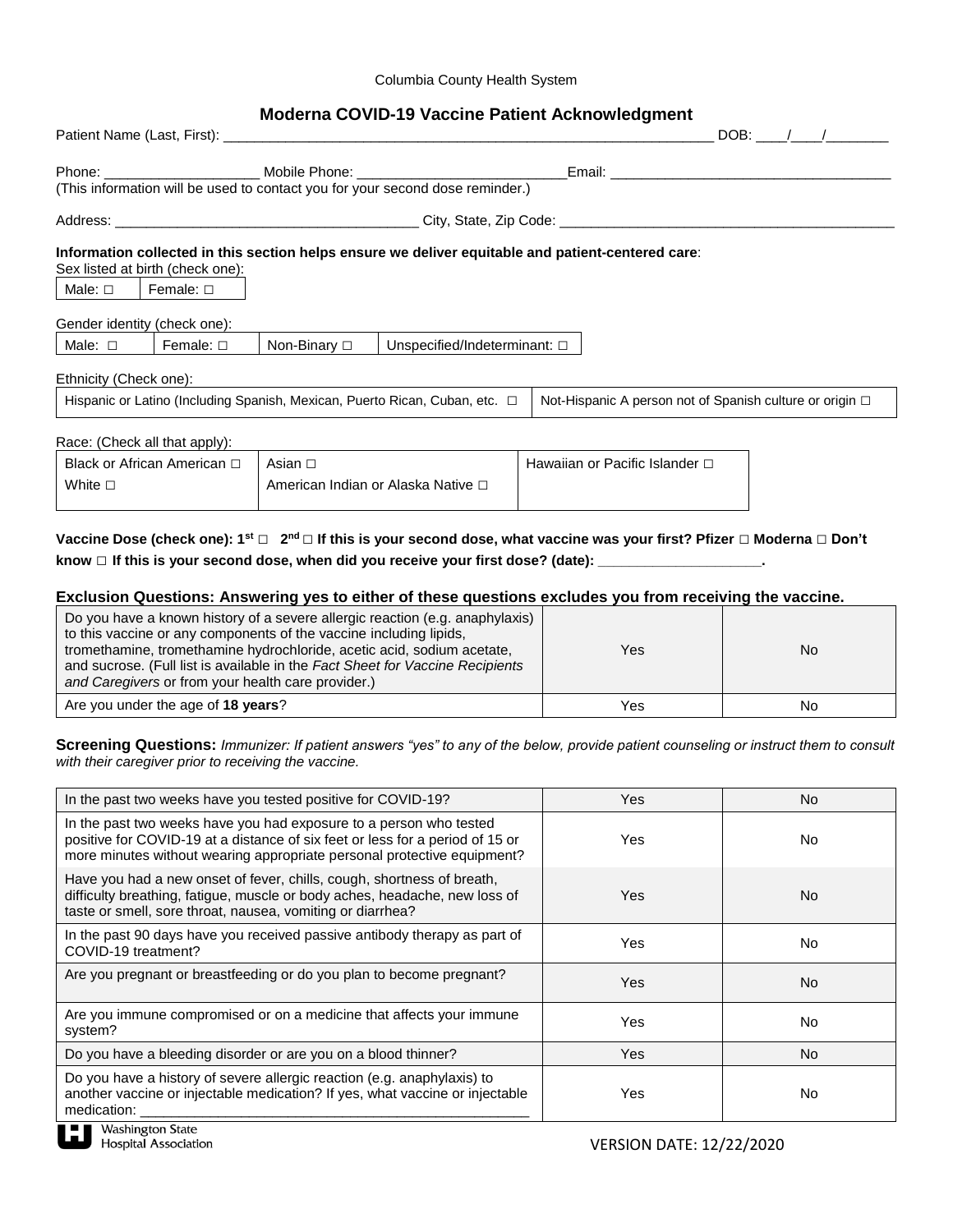#### **Insurance Information:**

|                                                      |                                                                  | N |
|------------------------------------------------------|------------------------------------------------------------------|---|
|                                                      | If no, what is the primary card holders name and date of birth?  |   |
| Cardholder ID: New York State And The Cardholder ID: | Rx Group ID: _________________________________                   |   |
|                                                      |                                                                  |   |
|                                                      | Are you Medicare eligible? Y N If yes, Medicare Part A/B number: |   |

If you are not insured and you do not want to pay for administration of the vaccine yourself, you must provide the information below. If you do not provide this information you may be billed for vaccine administration.

*I do not have any insurance, including but not limited to Medicare, Medicaid, or any other private or government-funded health benefit plan. In order to have your vaccine administration fee paid for by the United States Health Resources & Services Administration's COVID-19 Program for Uninsured Patients please provide (a) a valid Social Security number, or (b) state identification number and state of issuance, or (c) a driver's license number and the state of issuance: \_\_\_\_\_\_\_\_\_\_\_\_\_\_\_\_\_\_\_\_\_\_\_\_\_\_\_\_\_\_\_\_\_\_\_\_\_\_\_*

### **Acknowledgements:**

- *I made the choice to get the COVID-19 vaccine on my own and freely. I know I have the option to refuse the vaccine. I ask that the vaccine be given to me, or to the person named above for whom I can make this request. I was given the (Fact Sheet for Vaccine Recipients and Caregivers)* for this vaccine. The fact sheet *has information about side effects and adverse reactions. I read or had read to me the information provided about the COVID-19 vaccine.*
- *I know the Food and Drug Administration (FDA) has authorized the emergency use of this vaccine. I know it is not a fully licensed FDA vaccine. I* had the chance to ask questions that were answered to my satisfaction. I now know about the vaccine, alternatives, benefits, and risks, to the *extent they are known and unknown at this time.*
- *I know that I must stay in the vaccine area or an area told to me by my health care provider after I receive my immunization so I am near my health* care provider if I have any adverse reactions. If I have a history of severe allergic reaction, (e.g. anaphylaxis), I must stay for 30 minutes. If I do not *have a history of severe allergic reaction, I must stay for 15 minutes*
- *I know that if I have a severe allergic reaction, including difficulty breathing, swelling of my face and/or throat, a fast heartbeat, a bad rash all over my body or dizziness and weakness I should call 9-1-1 or go to the nearest hospital. I know I can call my health care provider if I have any side effects that bother me or do not go away.*
- *I was asked to join the V-SAFE program. The program does health checks on the people who get the COVID-19 vaccine. I know I should report vaccine side effects to FDA/CDC Vaccine Adverse Event Reporting System (VAERS) at 1-800-822-7967 or https://vaers.hhs.gov/reportevent.html.*
- *I know I must get two doses of the COVID-19 vaccine and receive the same vaccine each time. I know that with all vaccines there is no promise I will become immune (not get the virus) or that I will not have side effects. I know I may choose to not get the second dose of the vaccine. But if I do not get the second dose, the chance that I will become immune may go down.*

*Authorization to Request Payment: I authorize the organization providing my vaccine to release information and request payment. I certify that the*  information given by me in applying for payment under Medicare or Medicaid or the HRSA COVID-19 Program for Uninsured Patients, is correct. I *authorize release of all records to act on this request. I request that payment of authorized benefits be made on my behalf.* 

*Disclosure of Records: I understand the organization providing my vaccine may be required to or may voluntarily disclose my vaccine-related health information to my primary care physician, my insurance plan, health systems and hospitals, and state or federal registries or other public health authorities, for purposes of treatment, payment or health care operations. I also understand the organization providing my vaccine will use and disclose my health information as described in its Notice of Privacy Practices which I may receive upon request or find on its website. If I am an employee of [Columbia County Health System] I understand that it will keep records of this vaccination for me in [my employee health file] and may keep my vaccination records in [Columbia County health System]'s employee occupational health records, to the extent required or permitted by law.* 

| Patient (or Parent/Guardian/Authorized Representative) Signature: |  | Date |
|-------------------------------------------------------------------|--|------|
|                                                                   |  |      |

Name of Parent, Guardian or Authorized Representative: \_\_\_\_\_\_\_\_\_\_\_\_\_\_\_\_\_\_\_\_\_\_\_\_\_\_\_\_\_\_\_\_\_\_\_\_\_\_ Date: \_\_\_\_\_\_\_\_\_\_\_\_\_\_\_\_\_\_

*If you are signing on behalf of the patient, you are stating that you are authorized to make the required decisions on behalf of the patient.*

All sections below are for official use only:<br> $\blacksquare$  Washington State